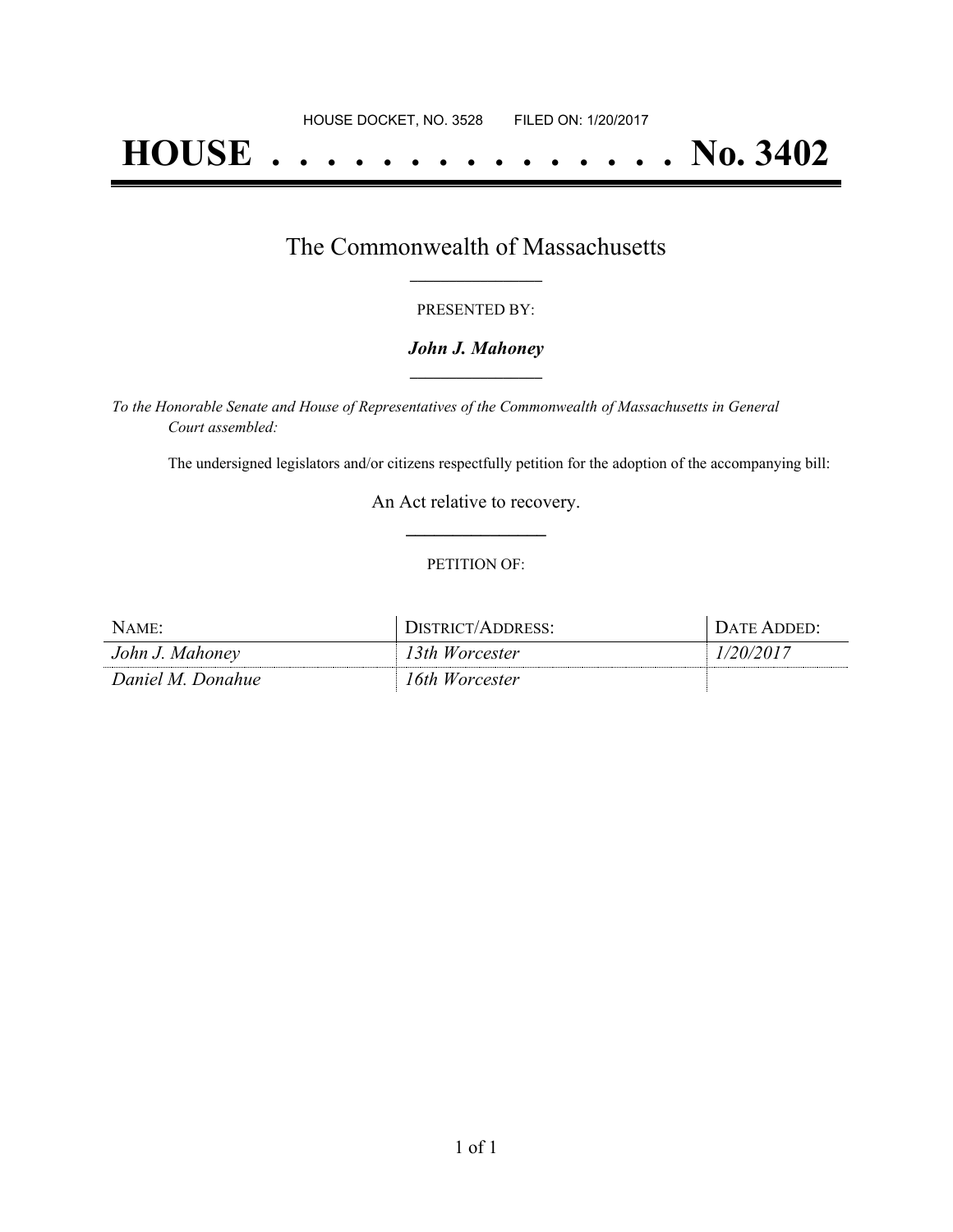# **HOUSE . . . . . . . . . . . . . . . No. 3402**

By Mr. Mahoney of Worcester, a petition (accompanied by bill, House, No. 3402) of John J. Mahoney and Daniel M. Donahue relative to reimbursable expenses for the towing of commercial and non-commercial vehicles. Telecommunications, Utilities and Energy.

### [SIMILAR MATTER FILED IN PREVIOUS SESSION SEE HOUSE, NO. *2897* OF 2015-2016.]

## The Commonwealth of Massachusetts

**In the One Hundred and Ninetieth General Court (2017-2018) \_\_\_\_\_\_\_\_\_\_\_\_\_\_\_**

**\_\_\_\_\_\_\_\_\_\_\_\_\_\_\_**

An Act relative to recovery.

Be it enacted by the Senate and House of Representatives in General Court assembled, and by the authority *of the same, as follows:*

 SECTION 1. Section 6B. The department shall establish the maximum charges that may be made by persons subject to the provisions of this chapter for the towing away of motor vehicles, when such towing is ordered by the police or other public authority. Notwithstanding any general or special law to the contrary, a city or town by vote of its council or selectmen may establish the maximum rate that may be charged for the towing away of motor vehicles within its jurisdiction, but the maximum rate charged by a city or town shall not exceed the maximum rate established by the department. Persons subject to the provisions of this chapter for the towing away of motor vehicles may charge an additional fee. The calculation for said fee shall include, but not be limited to, the following: wrecker working, winching, waiting time, clean up time and the provisions for special equipment and personnel necessary for placing a disabled vehicle in a